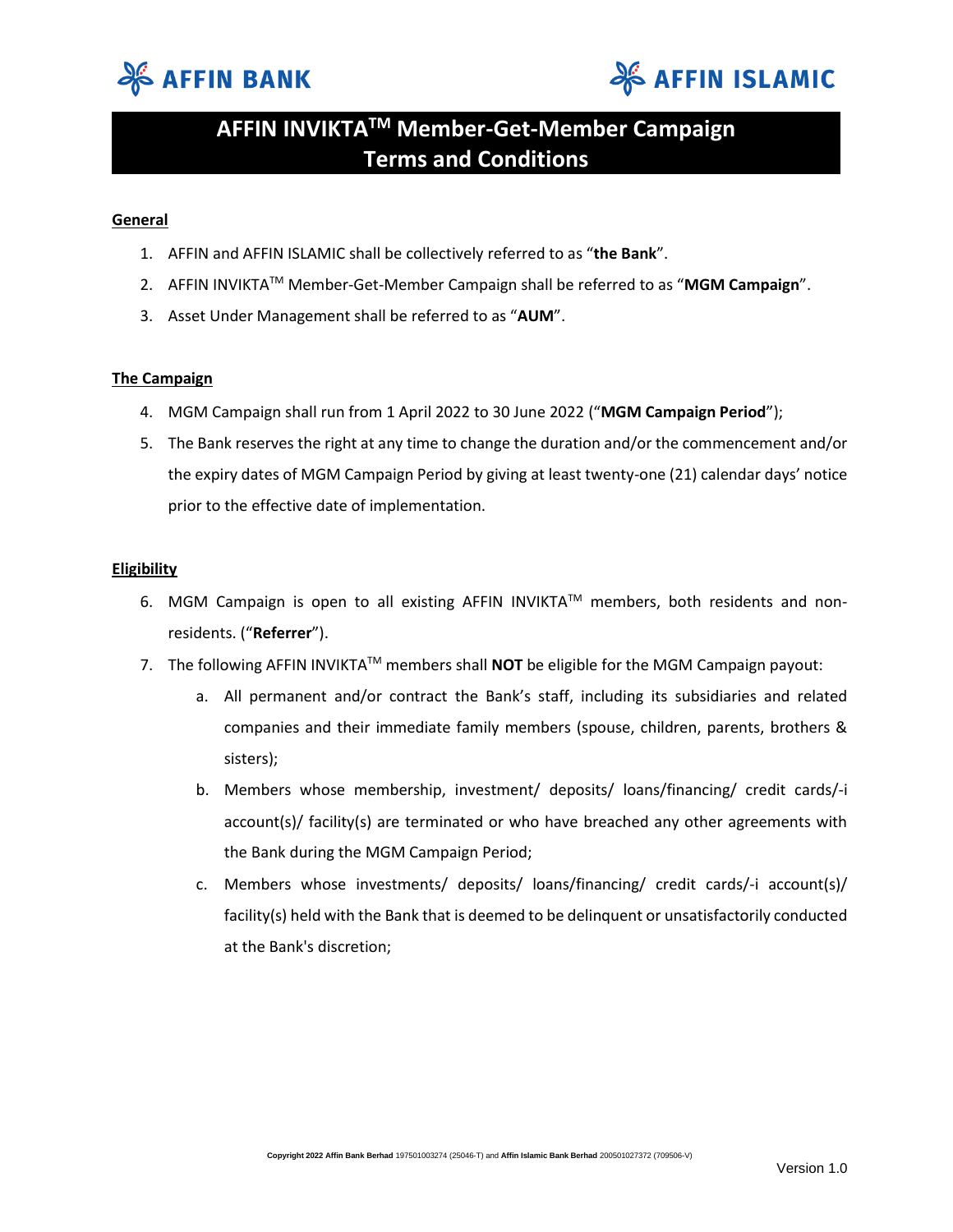



### **Participation**

- 8. To participate in this MGM Campaign, the Referrer shall submit directly the e-Referral form under the Bank's website or MGM Campaign link provided by the Bank via Electronic Direct Mail ("eDM").
- 9. By completing and submitting the e-Referral form, the Referrer represent, undertakes and confirm to the Bank the following:
	- a. The Referrer has obtained express consent from the potential customer ("**Referee**") to disclose his/ her name and contact details to the Bank;
	- b. The Referrer has confirmed that the Referee(s) has no objections to the Bank contacting them for the purposes of the MGM Campaign; and
	- c. Referrer has informed the Referee(s) to read the privacy notice at the Bank's website [https://www.affinalways.com/;](https://www.affinalways.com/)
- 10. In the event Referee(s) name is:
	- a. introduced by more than one (1) AFFIN INVIKTA<sup>TM</sup> member(s) or there is a duplication in submission of the Referee(s)'s information in the MGM campaign, the first Referrer who submits the Referee(s)'s information will get the Reward (as defined below) determined by date and time, first come first serve basis; and
	- b. Introduced in the Bank's other programme/ campaign of similar mechanics or nature, the Reward will be determined by date and time of the submission amongst the programmes/ campaigns.

### **Rewards and Fulfillment Conditions**

- 11. For the Referrer to be eligible for the cash reward ("Reward"), Referee(s) must fulfill the following criteria:
	- a. **MUST be NEW** AFFIN INVIKTATM member (NTI), **AND**
	- **b. OPENS** AFFIN INVIKTATM Account/-i, **AND**
	- **c. MAINTAINS** minimum AUM of RM200,000 one (1) month after the end of the respective MGM Campaign Period. AUM as defined in <https://www.affininvikta.com/> **AND**
	- **d. MUST** be the principal account-holder of AFFIN INVIKTA™ Account/-i
- 12. Referrer **MUST** be an AFFIN INVIKTA™ member prior to the submission of the e-Referral form.
- 13. The Bank as its discretion will follow up directly with the Referee(s) whose details were furnished by the Referrer in the e-Referral form.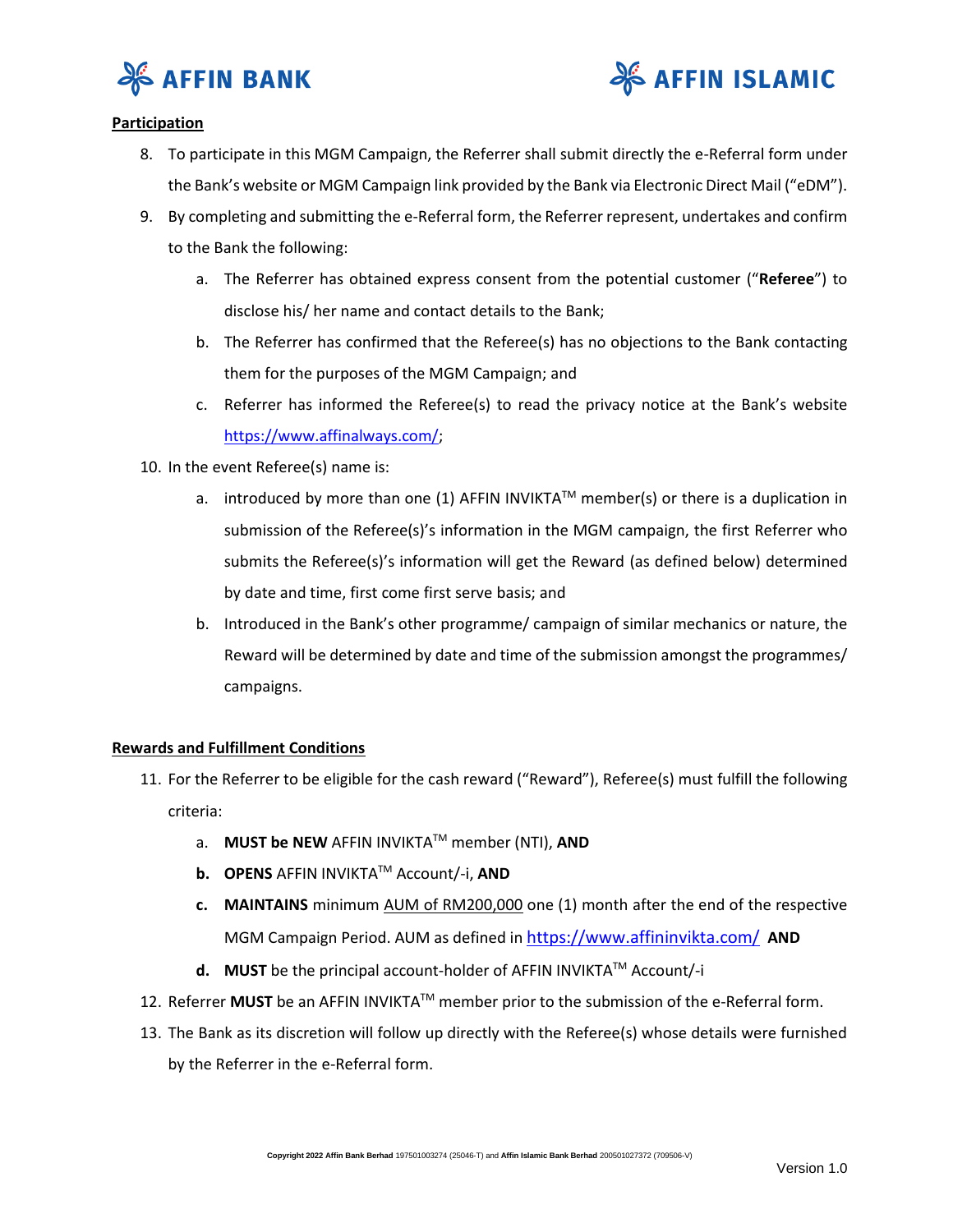



- 14. There is no limit on the number of referrals that can be referred by each Referrer throughout the MGM Campaign.
- 15. Upon successful fulfillment of criteria in accordance with all the clauses above, the Referrer(s) will be entitled to receive the Reward as per Table 1 subject to Referee(s) maintaining the required AUM until 31 July 2022:

**Table 1**

| <b>Successful Referral</b> | Reward       |
|----------------------------|--------------|
| Every successful referral  | <b>RM288</b> |

- 16. The Reward will be credited into the Referrer(s)'s active individual Current/ Saving Account/-i (AFFIN CASA/-i) maintained in the Bank's records after two (2) months from the end of the MGM Campaign Period.
- 17. In the event that the crediting of the Reward failed to be credited in the Referrer(s)'s preferred AFFIN CASA/-i indicated in the e-Referral form or if **no** AFFIN CASA/-i is provided in the e-Referral form, the Bank shall at its discretion, select any one of the active AFFIN CASA/-i under the individual Referrer(s)'s name maintained in the Bank's records for the crediting of the Reward. If the AFFIN CASA/-i is/are dormant, closed or terminated and there is no other alternative active AFFIN CASA/ i under the individual Referrer(s)'s name, then the Reward's entitlement will be forfeited.
- 18. The Referrer(s) hereby agrees:
	- a. To only introduce the potential customer(s) to the Bank;
	- b. To exercise the skill and care appropriate to that of a prudent person when referring the Referee(s) to the Bank;
	- c. To obtain the Referee(s)'s consent to disclose his or her personal data such as name and contact number(s) to the Bank to contact them;
	- d. The Bank to contact the Referee(s) regarding any information in the e-Referral form and/or the MGM Campaign via any mode of communication; and
	- e. The Bank to mention the Referrer(s)'s name in the event the Referee(s) enquires about the source of reference.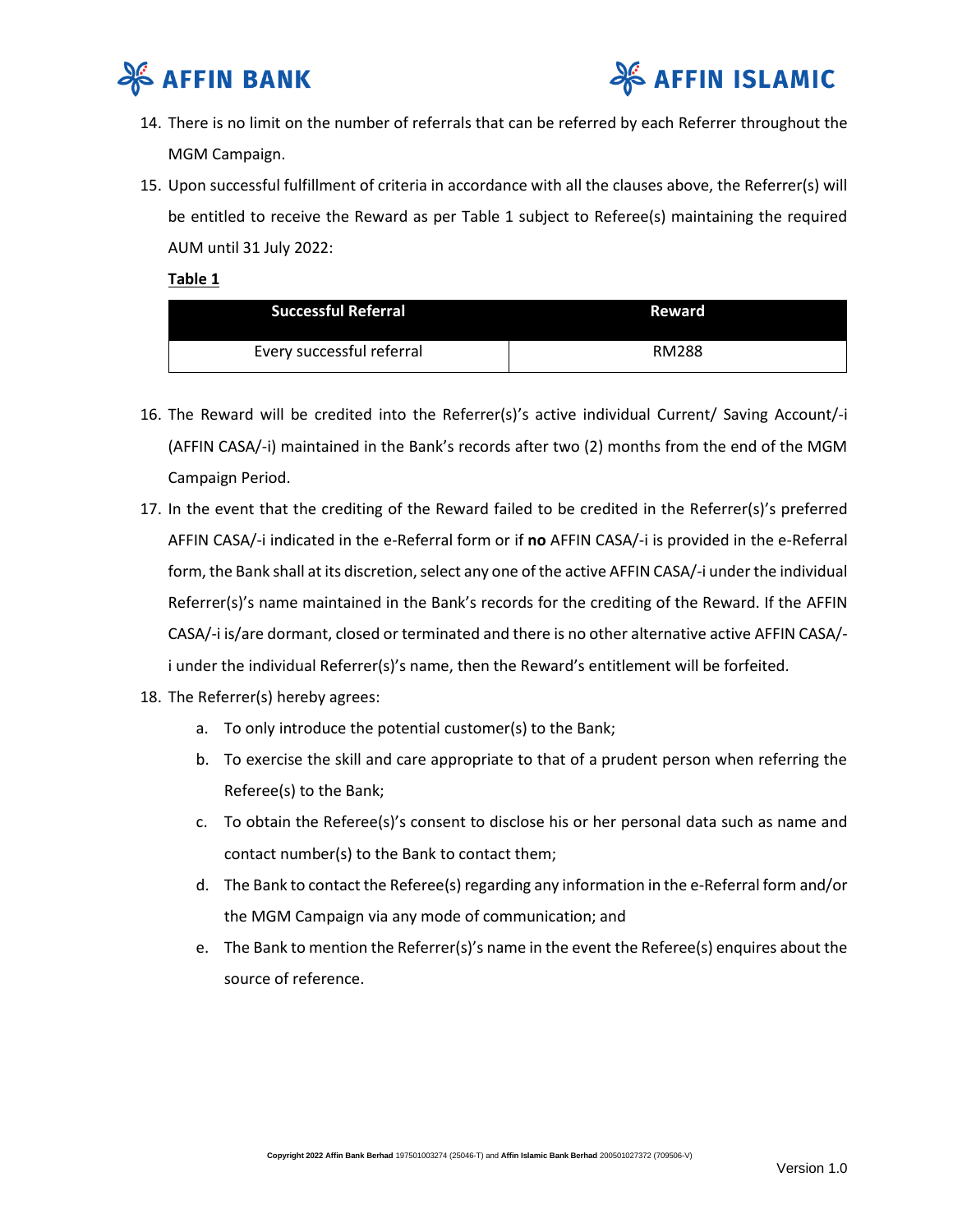



- 19. Further, the Referrer(s) is not authorised to, and the Referee(s) shall not:
	- a. At any time conduct any sales process for himself or herself on behalf of the Bank;
	- b. Enter into any commitment or contract on behalf of the Bank;
	- c. Make any representation or offer, or to give any assurances, on behalf of the Bank to Referee(s);
	- d. Incur any liabilities on behalf of the Bank;
	- e. Sign any documents on behalf of the Bank;
	- f. Receive any monies on behalf of the Bank;
	- g. Refer any the Bank's document or advertisement without the Bank's specific written consent;
	- h. Expressly offer products at rates or on terms other than those advised or published from time to time by the Bank except with the prior written consent by the Bank;
	- i. Expressly or by implication do or say something that misleads any person to conclude that the Referee(s) acts in any capacity other than an independent entity, and
	- j. Provide any form of advice to the Referee(s) as to the features of any of the Bank products which may directly or indirectly influent the decision of the Referee(s).
- 20. To ensure confidentiality of any account opening application by the Referee(s), the Bank will not be able to disclose the application status to anyone other than the Referee(s) themselves. To this effect, the Bank will not disclose the application status to the Referrer(s) as well.
- 21. The Bank may use any of the following modes of communication to notify the Referrer(s) in relation to this MGM Campaign:
	- a. Individual notice by written notice or electronic means send to the Referrer(s)'s latest mailing address, email address, or short message service (SMS) maintained in the Bank's record;
	- b. Press advertisements;
	- c. Notice in the Referrer(s)'s composite statement(s);
	- d. Display at the Bank's business premises, or
	- e. Notice on the Bank's website(s).
- 22. The Reward is not transferrable and non-exchangeable in any kind. The Bank shall not entertain any request from any of the Referrer(s) or any other persons whomsoever to give away or change the Reward to any third (3rd) party.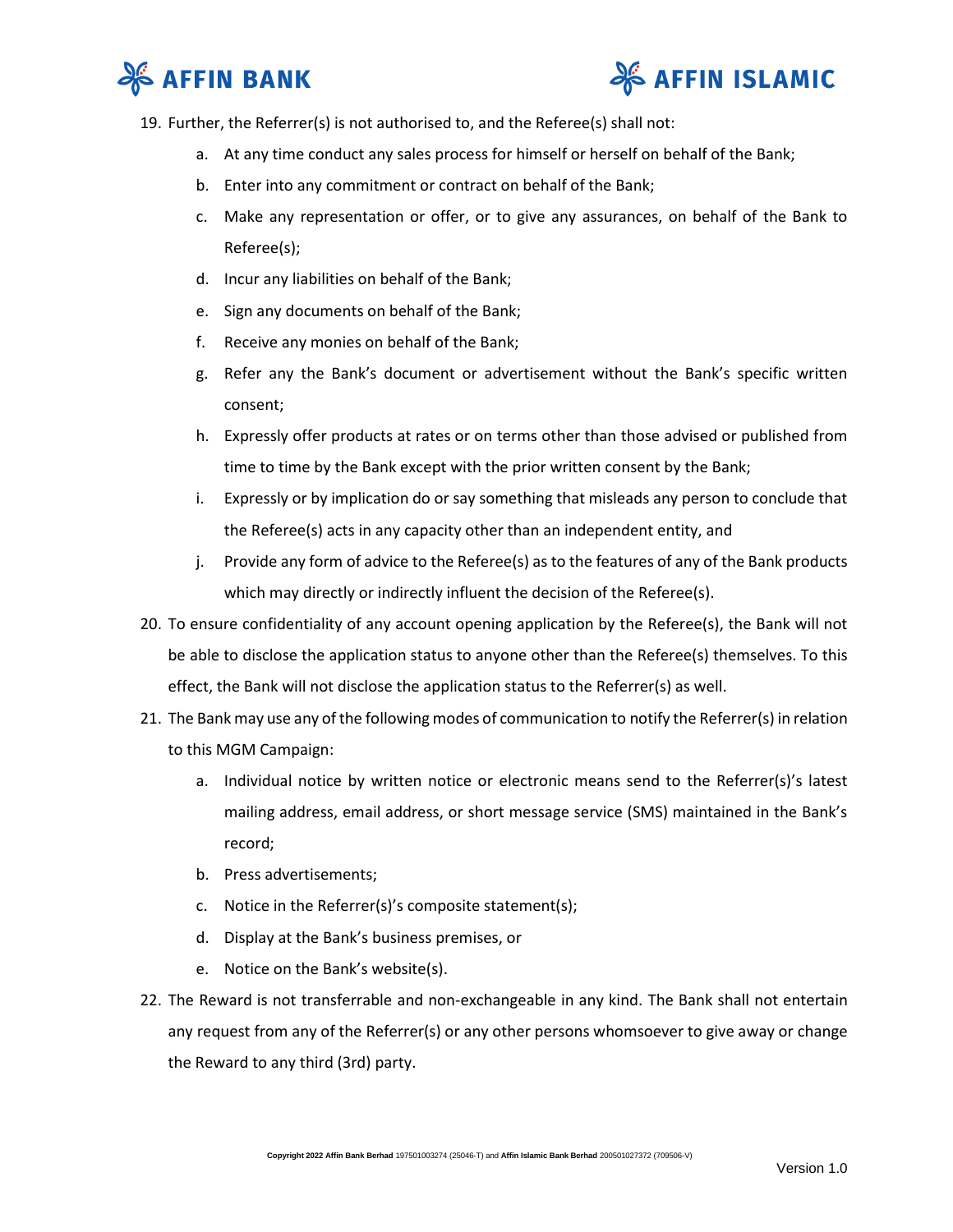



- 23. The Bank reserves the right to substitute the Reward with any item with similar value by giving at least twenty-one (21) calendar days' notice prior to the effective date of implementation.
- 24. All information provided by the Referrer(s) in relation to or for the purpose of the MGM Campaign must be true, accurate, current and complete. The Referrer(s) who have failed to adhere to this requirement will be immediately disqualified from this MGM Campaign and will not be entitled for the Reward.

### **General Terms and Conditions**

- 25. The Generic Terms and Conditions ("**GTC**") applicable for all deposit accounts/ products/ services shall at all-time be applicable. The GTC are available at www.affinalways.com. In the event of any inconsistencies or discrepancies between the GTC and this Terms and Conditions, this Terms and Conditions shall prevail only insofar as they are relevant and applicable to this MGM Campaign.
- 26. The Bank reserves the rights, upon giving reasonable notice, to amend this Terms and Conditions by giving twenty-one (21) calendar days prior notice to the Referrer(s). Any amendments to this Terms and Conditions will be notified to the Referrer(s) via www.affinalways.com or through the Bank's branches.
- 27. The Referrer(s) agrees that continued participation in the MGM Campaign shall constitute their acceptance of this Terms and Conditions. The Referrer(s) agrees to access the Bank's website at regular time intervals to view the Terms and Conditions and ensure to be kept up-to-date on any change or variation to this Terms and Conditions.
- 28. This Terms and Conditions, including any amendments, deletions or additions, shall prevail over any provisions or representations contained in any other promotional materials advertising this MGM Campaign.
- 29. By participating in this MGM Campaign, Referrer(s) agrees to be bound by this Terms and Conditions.
- 30. This Terms and Conditions shall be governed by and construed in accordance with the laws of Malaysia.
- 31. This MGM Campaign ends on 30 June 2022. However, the Bank reserves the right to withdraw, cancel, suspend, extend or terminate the MGM Campaign earlier in whole part with prior twentyone (21) calendar days' notice.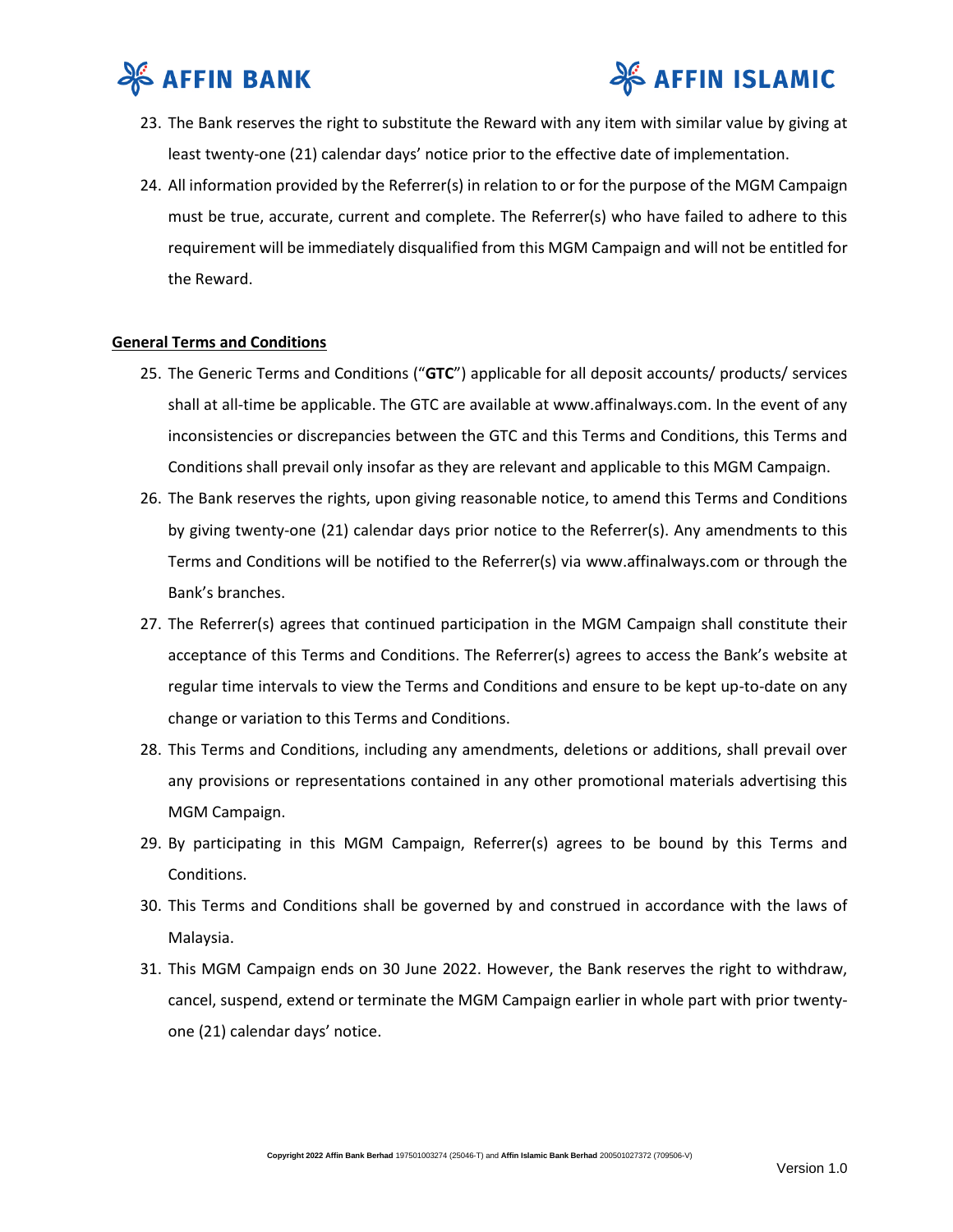

# **& AFFIN ISLAMIC**

- 32. For the avoidance of doubt, cancellation, termination, suspension or extension of the MGM Campaign Period shall not entitle the Referrer(s) to any claims or compensations against the Bank for any and all losses or damages suffered or incurred by the Referrer(s) as a direct or indirect result of the act cancellation, termination, suspension or extension save and except losses or damages caused by negligence, default or breach by the Bank.
- 33. The Referrer(s) hereby confirms that he/ she has read, understood and agreed to be bound by the Privacy Notice of the Bank which is available at the Bank's branches or on the Bank's website at www.affinalways.com. Unless the Referrer(s) expressly opt-out by contacting any of our branches, the Bank shall be at liberty to market the products of its Group (as defined in the Privacy Notice) or that of its associate companies to the Referrer(s). For avoidance of doubt, the Referrer(s) agrees that the said Privacy Notice shall be deemed to be incorporated by reference into this Terms and Conditions.
- 34. The Bahasa Malaysia version of this Terms and Conditions is also available at www.affinalways.com.
- 35. The Bank shall not be responsible and/or liable nor shall it accept any form of liability arising or suffered by the Referrer(s) resulting directly or indirectly from the Referrer(s)'s participation in the MGM Campaign or otherwise unless such loss, damage or injury is caused by the Bank's fault, negligence or misconduct. Furthermore, the Bank shall not be liable for any default of its obligation under the MGM Campaign due to any force majeure event which include but not limited to act of God, war, riot, lockout, industrial action, fire, flood, drought, storm, pandemic, epidemic or any event beyond the control of the Bank.
- 36. In the event photographs are taken pursuant to the MGM Campaign, such photographs may be used for internal or external publication.
- 37. Investment products are not protected by Perbadanan Insurans Deposit Malaysia ("PIDM").
- 38. AFFIN CASA/-i products are protected by PIDM up to RM250,000 for each depositor. The Bank is a member of PIDM.
- 39. The Referrer(s) is reminded to read and understand the terms and conditions of this Terms and Conditions. If there are any terms and conditions in this Terms and Conditions that the Referrer(s) does not understand, the Referrer(s) is hereby advised to discuss further with the Bank's representative.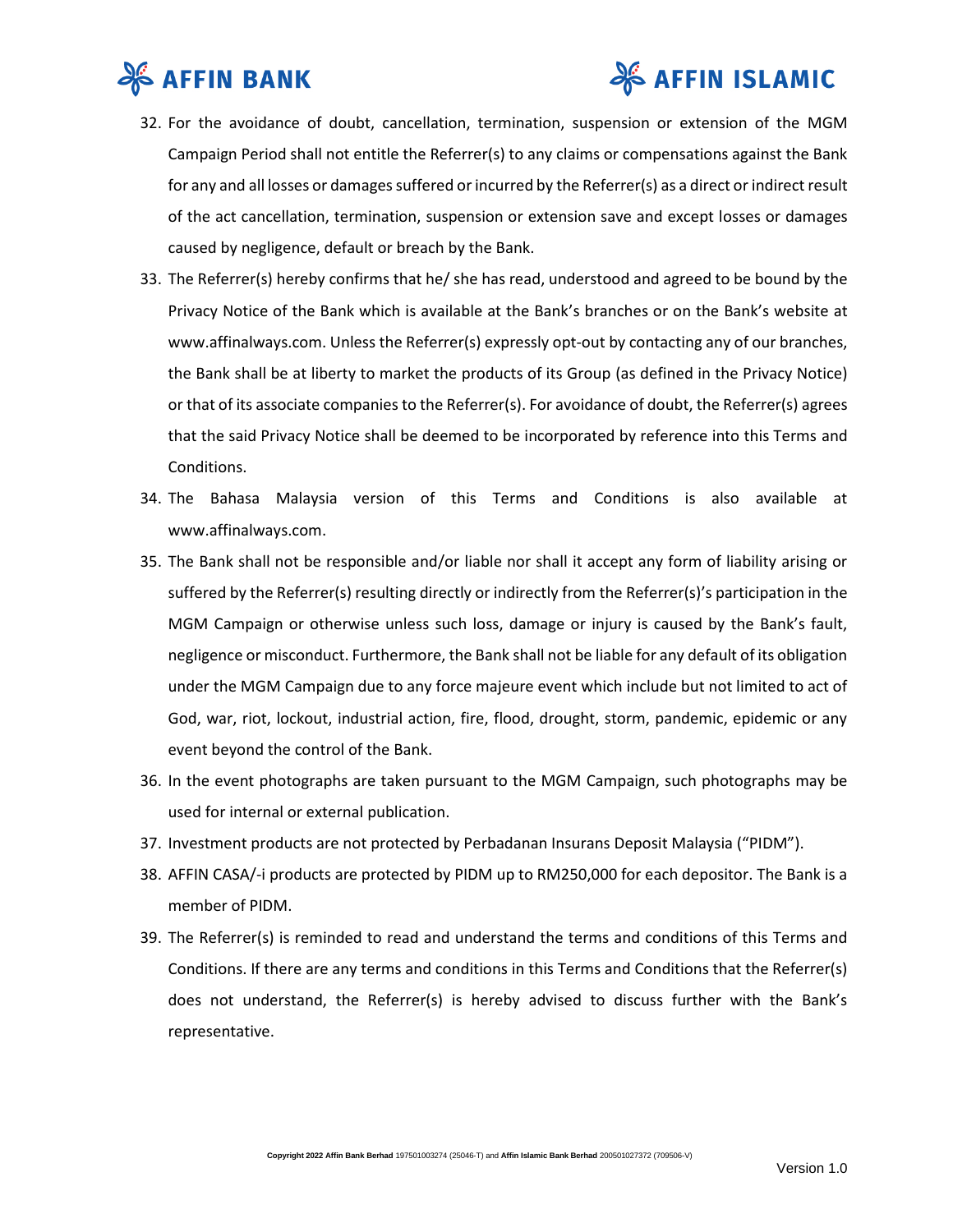



# **Kempen Ahli-Dapatkan-Ahli AFFIN INVIKTATM Terma dan Syarat**

### **Umum**

- 1. AFFIN dan AFFIN ISLAMIC kolektif dirujuk sebagai "**Bank**".
- 2. Kempen Ahli-Dapatkan-Ahli AFFIN INVIKTATM dirujuk sebagai "**Kempen MGM**".
- 3. Aset Di Bawah Pengurusan dirujuk sebagai "**AUM**".

### **Kempen**

- 4. Kempen MGM ini akan berlangsung dari 1 April 2022 to 30 Jun 2022 ("**Tempoh Kempen MGM**");
- 5. Bank berhak pada bila-bila masa, untuk mengubah tempoh dan/atau tarikh permulaan dan/atau tarikh tamat Tempoh Kempen MGM dengan memberikan notis sekurangkurangnya dua puluh satu (21) hari kalendar sebelum tarikh pelaksanaan sekiranya terdapat apa-apa perubahan.

### **Kelayakan**

- 6. Kempen MGM Campaign ini terbuka kepada semua ahli AFFIN INVIKTATM yang sedia ada, termasuk ahli pemastautin dan bukan pemastautin. ("**Perujuk**").
- 7. Ahli AFFIN INVIKTATM yang berikut **TIDAK** layak untuk Kempen MGM pembayaran ini:
	- a. Semua kakitangan tetap dan/atau kontrak Bank, termasuk anak syarikat berkaitan serta ahli keluarga terdekat mereka (pasangan, anak, ibu bapa, adik-beradik);
	- b. Ahli-ahli yang keahliannya, akaun pelaburan/ deposit/ pinjaman/pembiayaan/ kemudahan kad kredit/-i telah ditamatkan atau melanggar mana-mana perjanjian dengan Bank semasa Tempoh Kempen MGM;
	- c. Apa-apa akaun pelaburan/ deposit/ pinjaman/pembiayaan/ kemudahan kad kredit/-i/ apa-apa kemudahan dipegang dengan Bank yang dianggap tertunggak atau dikendalikan secara tidak memuaskan menurut budi bicara Bank;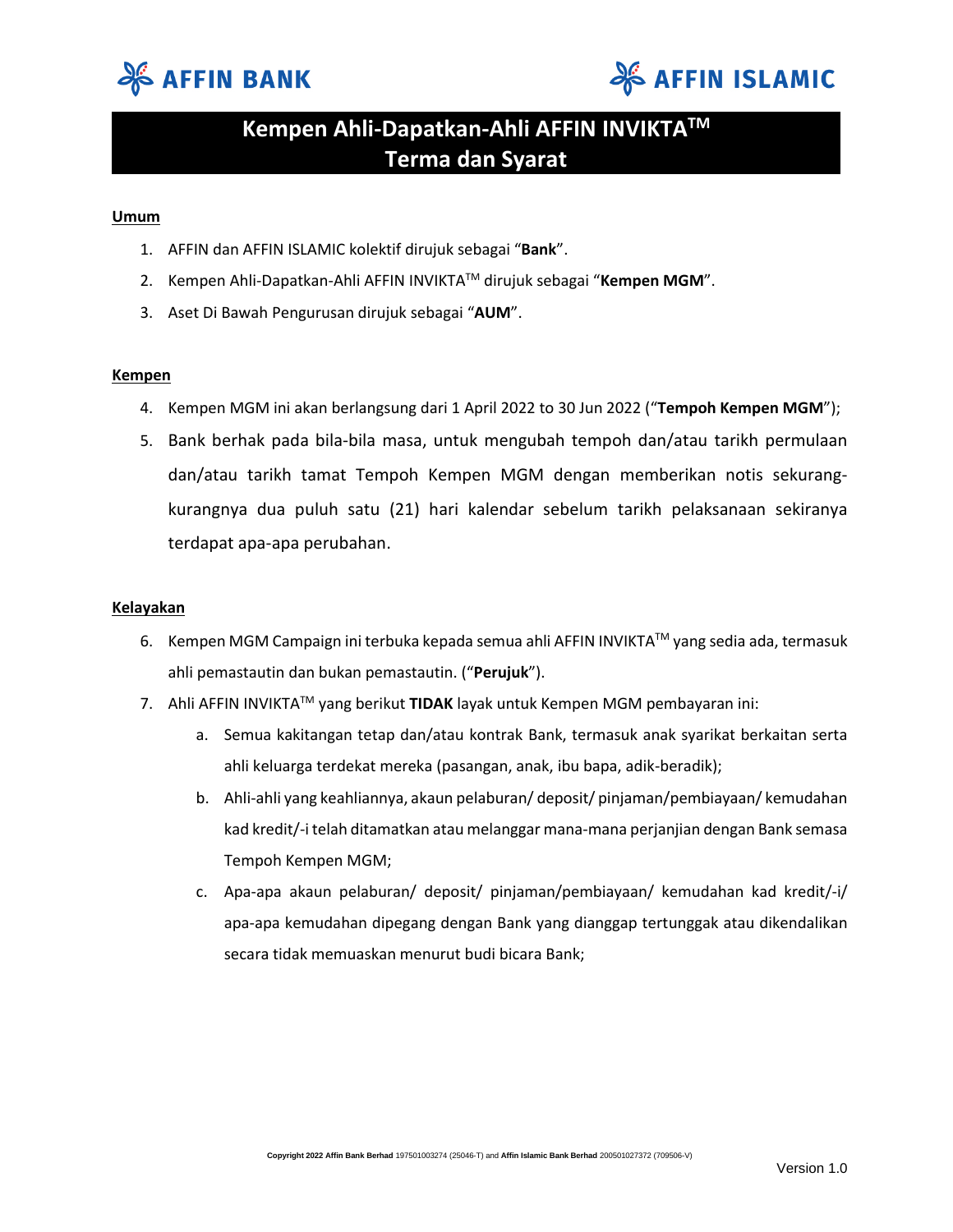



#### **Penyertaan**

- 8. Untuk menyertai Kempen MGM ini, Perujuk hendaklah menghantar terus e-Borang Rujukan di bawah laman web Bank atau pautan Kempen MGM yang disediakan oleh Bank melalui *Electronic Direct Mail* ("eDM").
- 9. Dengan melengkapkan dan mengemukakan e-Borang Rujukan, Perujuk mewakili, mengaku dan mengesahkan kepada Bank berikut:
	- a. Perujuk telah memperoleh persetujuan yang dinyatakan dari Pelanggan Berpotensi ("**Yang Dirujuk**") untuk mendedahkan namanya dan butiran hubungannya kepada Bank;
	- b. Perujuk telah mengesahkan bahawa Yang Dirujuk tidak mempunyai sebarang bantahan kepada Bank untuk menghubungi mereka untuk tujuan Kempen MGM ini; dan
	- c. Perujuk telah memaklumkan Yang Dirujuk untuk membaca notis privasi di <https://www.affinalways.com/> laman web Bank;
- 10. Sekiranya nama Yang Dirujuk:
	- a. diperkenalkan oleh lebih daripada satu (1) ahli AFFIN INVIKTA™ atau ada satu duplikasi dalam penyerahan maklumat Yang Dirujuk dalam Kempen MGM, Perujuk yang pertama yang menyampaikan maklumat Yang Dirujuk akan mendapatkan Ganjaran (seperti yang ditakrifkan di bawah) yang ditentukan mengikut tarikh dan masa, berdasarkan tiba dahulu layan dahulu; dan
	- b. diperkenalkan dalam program/ kempen Bank lain yang mempunyai mekanik atau sifat yang serupa, Ganjaran akan ditentukan mengikut tarikh dan masa penyerahan di antara program/ kempen.

### **Syarat Ganjaran Dan Pemenuhan Syarat**

- 11. Bagi Perujuk untuk mendapatkan ganjaran tunai ("**Ganjaran**"), Yang Dirujuk mesti memenuhi kriteria berikut:
	- a. **MESTI** menjadi ahli **BARU** AFFIN INVIKTATM (NTI), **DAN**
	- **b. BUKA** AFFIN INVIKTATM Account/-i, **DAN**
	- **c. MENGEKALKAN** AUM minimum RM200,000 satu (1) bulan selepas penamatan Tempoh Kempen MGM. AUM seperti yang ditakrifkan dalam <https://www.affininvikta.com/> **DAN**
	- **d. MESTI** menjadi pemegang akaun utama bagi AFFIN INVIKTATM Account/-i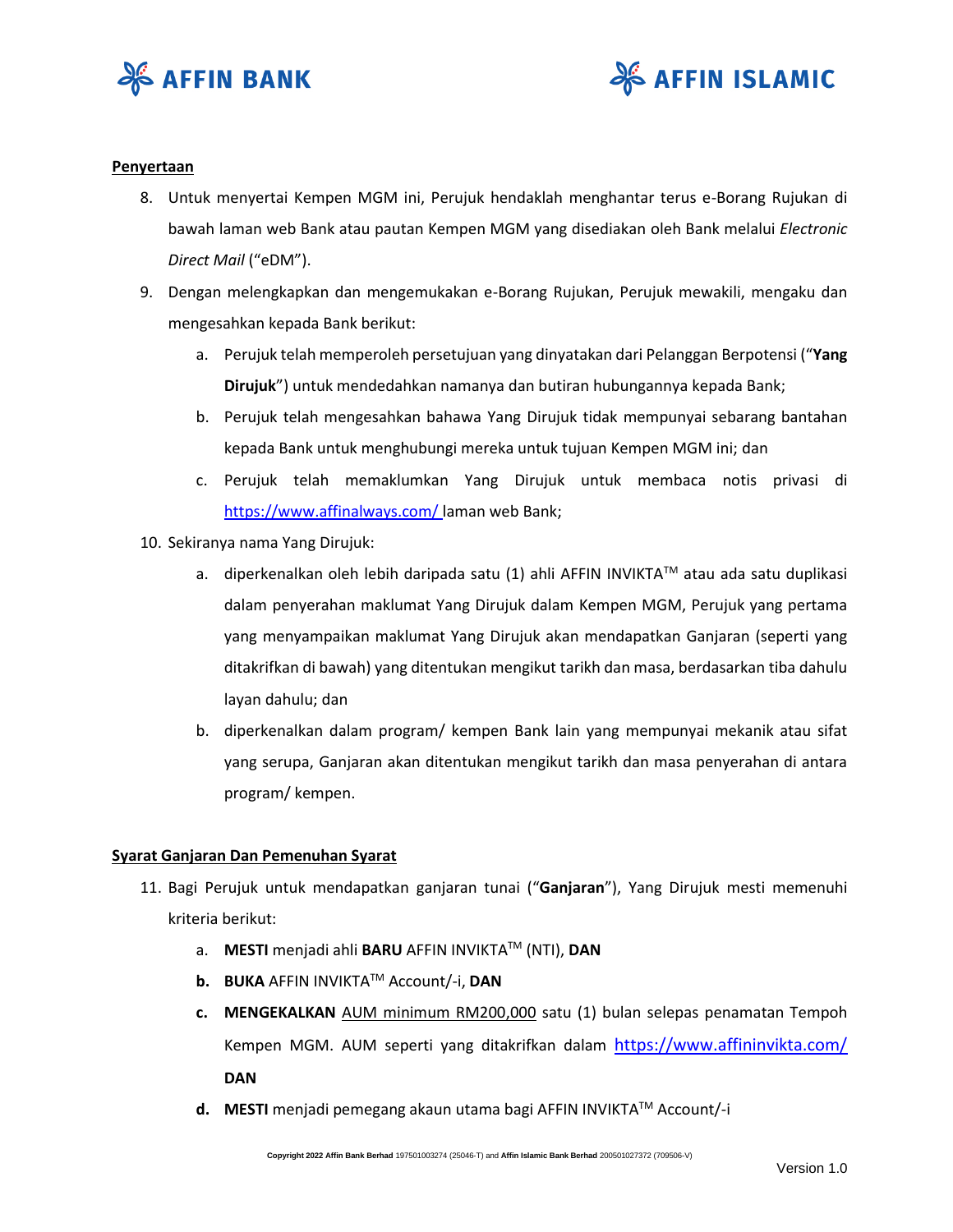



- 12. Perujuk **MESTI** menjadi ahli AFFIN INVIKTATM sebelum penyerahan e-Borang Rujukan.
- 13. Bank mengikut budi bicaranya akan membuat susulan terus dengan Yang Dirujuk yang butirannya diberikan oleh Perujuk di dalam e-Borang Rujukan.
- 14. Tiada had dalam bilangan rujukan yang dapat dirujuk oleh setiap Perujuk serta memenuhi syarat sepanjang Kempen MGM ini.
- 15. Apabila berjaya memenuhi kriteria menurut semua Klausa di atas, Perujuk berhak menerima Ganjaran seperti dalam Jadual 1 tertakluk kepada Yang Dirujuk mengekalkan AUM yang diperlukan sehingga 31 Julai 2022:

### **Jadual 1**

| Rujukan Berjaya             | Ganjaran     |
|-----------------------------|--------------|
| Setiap rujukan yang berjaya | <b>RM288</b> |

- 16. Ganjaran akan dikreditkan ke dalam Akaun Semasa/ Simpanan/-i (AFFIN CASA/-i) yang aktif di bawah nama Perujuk individu yang disimpan dalam rekod Bank selepas tiga (3) bulan dari akhir Tempoh Kempen MGM.
- 17. Sekiranya pengkreditan Ganjaran gagal dikreditkan dalam pilihan AFFIN CASA/-i Perujuk yang dinyatakan dalam e-Borang Rujukan atau jika **tiada** AFFIN CASA/-i yang dinyatakan dalam e-Borang Rujukan, Bank hendaklah mengikut budi bicaranya, memilih mana-mana satu daripada AFFIN CASA/-i yang aktif di bawah nama Perujuk individu yang disimpan dalam rekod Bank untuk pengkreditan Ganjaran. Jika AFFIN CASA/-i adalah tidak aktif, tutup atau ditamatkan dan tiada alternatif lain AFFIN CASA/-i yang aktif di bawah nama Perujuk individu, maka kelayakan Ganjaran akan dibatalkan.
- 18. Perujuk dengan ini bersetuju:
	- a. Untuk memperkenalkan hanya pelanggan-pelanggan berpotensi untuk Bank;
	- b. Untuk menggunakan kemahiran dan ketelitian yang sesuai terhadap orang yang berhemat apabila merujukkan Yang Dirujuk untuk Bank;
	- c. Untuk mendapatkan keizinan Yang Dirujuk bagi mendedahkan data peribadinya seperti nama dan nombor yang boleh dihubungi kepada Bank untuk dihubungi oleh Bank;
	- d. Bank akan menghubungi Yang Dirujuk berkaitan apa-apa maklumat di dalam e-Borang Rujukan dan/atau Kempen MGM menerusi apa-apa cara komunikasi; dan
	- e. Bank akan menyebut nama Perujuk sekiranya Yang Dirujuk bertanya tentang sumber rujukan.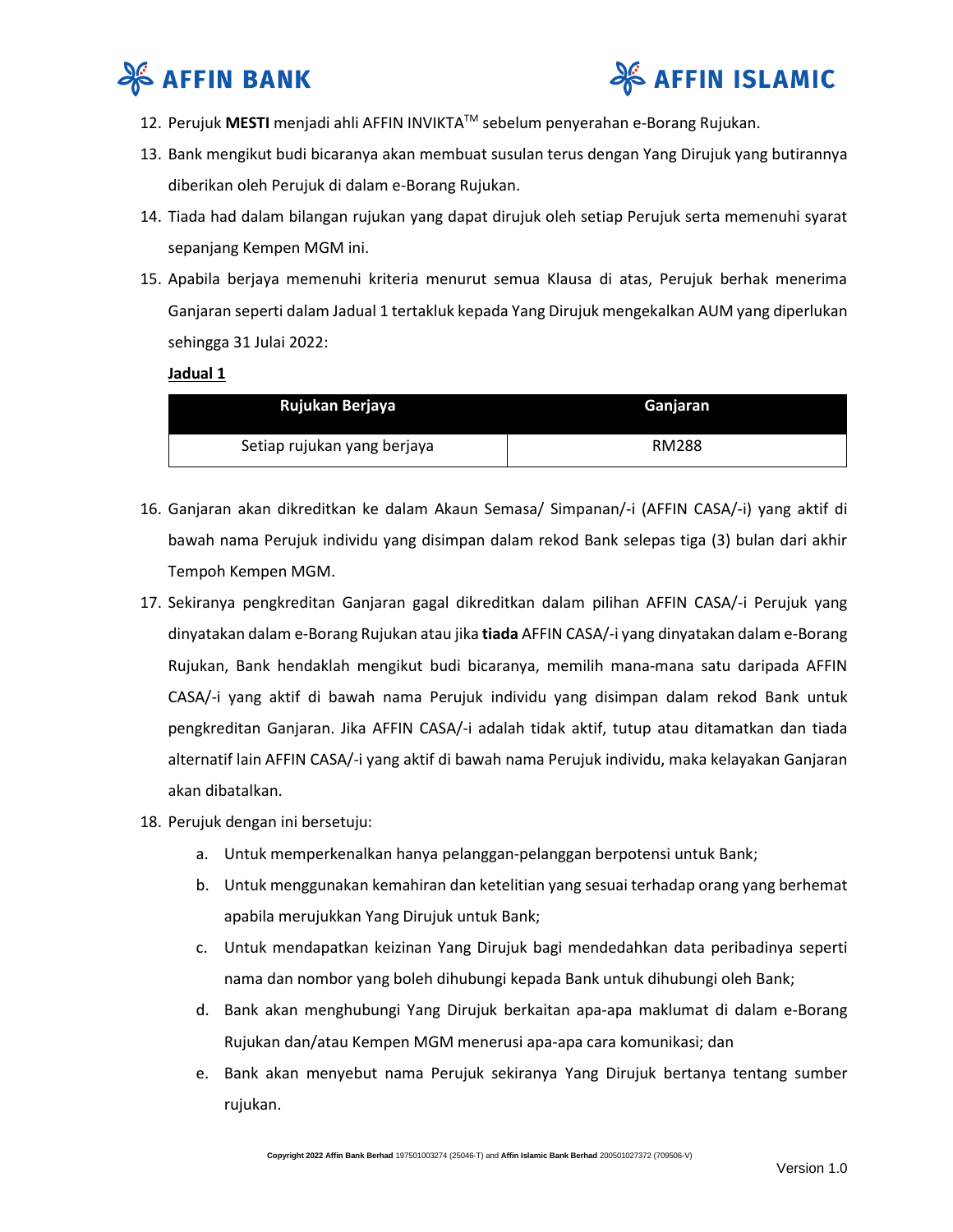



- 19. Selanjutnya, Perujuk tidak diberikan kebenaran, dan Perujuk tidak boleh:
	- a. Pada bila-bila masa melakukan apa-apa proses jualan untuk diri sendiri bagi pihak Bank;
	- b. Memasuki apa-apa komitmen atau kontrak bagi pihak Bank;
	- c. Membuat apa-apa representasi atau tawaran, atau memberi apa-apa jaminan, bagi pihak Bank kepada Yang Dirujuk;
	- d. Menanggung apa-apa liabiliti bagi pihak Bank;
	- e. Menandatangi apa-apa dokumen bagi pihak Bank;
	- f. Menerima apa-apa wang bagi pihak Bank;
	- g. Merujuk mana-mana dokumen atau iklan Bank tanpa kebenaran bertulis yang khusus daripada Bank;
	- h. Dengan nyatanya menawarkan produk pada kadar atau menurut terma yang lain selain daripada yang dinasihatkan atau diterbitkan dari semasa ke semasa oleh Bank, melainkan dengan kebenaran bertulis terlebih dahulu daripada Bank;
	- i. Dengan nyatakan atau melalui implikasi melakukan atau menyatakan sesuatu yang mengelirukan mana-mana orang untuk merumuskan bahawa Yang Dirujuk bertindak dalam apa-apa kapasiti lain selain daripada suatu entity bebas; dan
	- j. Memberikan apa-apa bentuk nasihat kepada Yang Dirujuk tentang ciri mana-mana produk Bank yang boleh mempengaruhi keputusan Yang Dirujuk secara langsung atau tidak langsung.
- 20. Bagi memastikan kerahsiaan permohonan pembukaan sebarang akaun bagi Yang Dirujuk, Bank tidak boleh mendedahkan status permohonan kepada sesiapa juga selain Yang Dirujuk sendiri. Berikutan itu, Bank juga tidak akan mendedahkan status permohonan tersebut kepada Perujuk.
- 21. Bank boleh menggunakan mana-mana cara komunikasi yang berikut untuk memberitahu Perujuk berkaitan Kempen MGM ini:
	- a. Pemberitahuan secara individu melalui notis bertulis atau dengan cara elektronik yang dihantar ke alamat surat mel, alamat e-mel atau khidmat pesanan ringkas (SMS) terkini Perujuk yang disimpan dalam rekod Bank;
	- b. Iklan akhbar;
	- c. Pemberitahuan di dalam penyata rencam Perujuk;
	- d. Paparan di premis perniagaan Bank; atau
	- e. Pemberitahuan di laman sesawang Bank.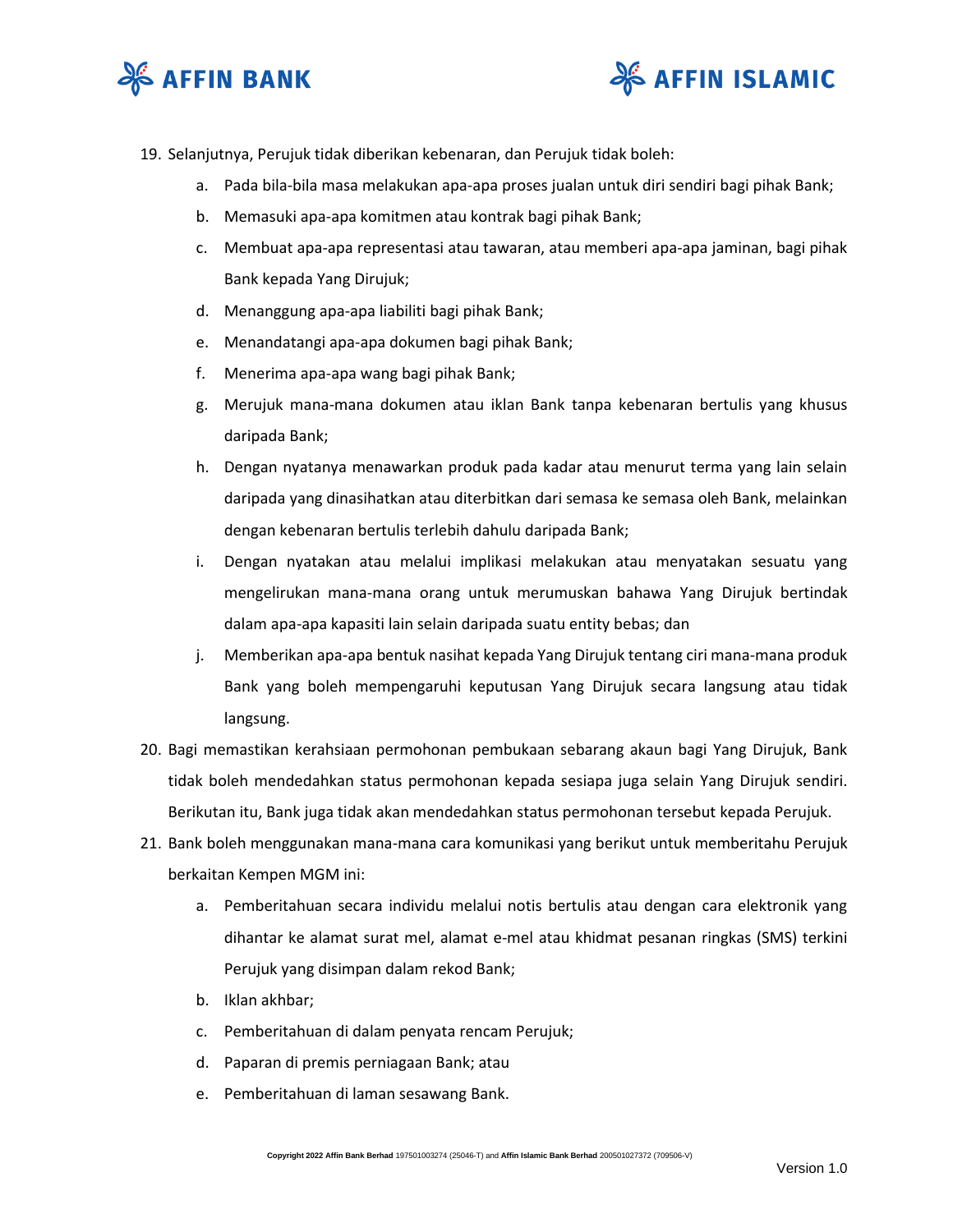



- 22. Ganjaran ini tidak boleh dipindahkan dan tidak boleh ditukarkan dalam apa-apa bentuk sekalipun. Bank tidak akan melayan apa-apa permintaan daripada mana-mana Perujuk atau mana-mana orang lain yang sesiapa jua pun untuk memberikan atau mengubah Ganjaran kepada mana-mana pihak ketiga.
- 23. Bank berhak menggantikan Ganjaran dengan apa-apa barangan yang sama nilainya pada bila-bila masa dengan memberikan notis sekurang-kurangnya dua puluh satu (21) hari kalendar sebelum tarikh pelaksanaan.
- 24. Semua maklumat yang diberikan oleh Perujuk berkaitan dengan atau untuk tujuan Kempen MGM ini mestilah benar, tepat, terkini dan lengkap. Perujuk yang gagal mematuhi keperluan ini akan dibatalkan penyertaanya serta-merta daripada Kempen MGM ini dan tidak berhak mendapat Ganjaran.

#### **Terma dan Syarat Umum**

- 25. Terma dan Syarat Am ("**GTC**") bagi semua akaun deposit/ produk/ perkhidmatan adalah terpakai pada setiap masa. GTC tersebut boleh didapati di [www.affinalways.com.](http://www.affinalways.com/) Sekiranya terdapat sebarang ketaktekalan atau percanggahan antara GTC dan Terma dan Syarat ini, Terma dan Syarat ini akan terpakai selagi masih relevan dan berkenaan untuk Kempen MGM ini.
- 26. Bank berhak, meminda Terma dan Syarat ini dengan memberikan dua puluh satu (21) hari kalendar notis terlebih dahulu kepada Perujuk melalui laman sesawang di [www.affinalways.com](http://www.affinalways.com/) atau melalui cawangan Bank.
- 27. Perujuk bersetuju bahawa penyertaan berterusan dalam Kempen MGM ini akan membentuk persetujuan terhadap Terma dan Syarat ini. Perujuk bersetuju untuk sentiasa mengakses laman web Bank bagi melihat Terma dan Syarat serta memastikan mereka sentiasa mendapat maklumat terkini berhubung apa-apa pertukaran atau perubahan Terma dan Syarat tersebut.
- 28. Terma dan Syarat ini termasuk apa-apa pindaan, pembatalan atau penanbahan, adalah mengatasi apa-apa peruntukan atau representasi yang terkandung dalam mana-mana bahan promosi lain yang mengiklankan Kempen MGM ini.
- 29. Dengan menyertai Kempen MGM ini, Perujuk bersetuju untuk terikat dengan Terma dan Syarat yang dinyatakan.
- 30. Semua Terma dan Syarat ini hendaklah diselia dan ditafsirkan mengikut undang-undang Malaysia.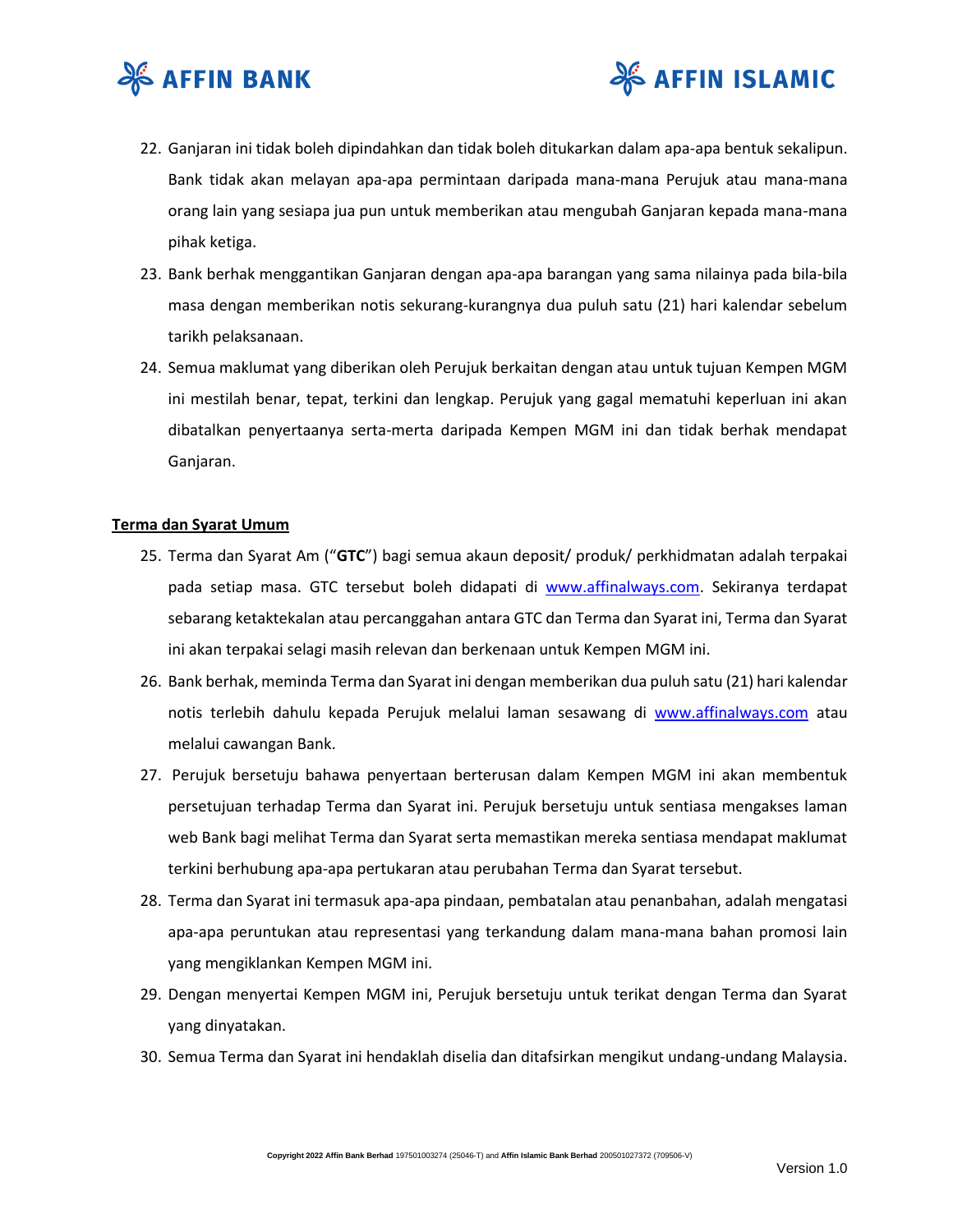



- 31. Kempen MGM ini berakhir pada 30 Jun 2022. Walau bagaimanapun, pihak Bank berhak menarik, membatalkan, menangguhkan, melanjutkan atau menghentikan Kempen MGM ini lebih awal secara keseluruhan atau sebahagian dengan memberikan dua puluh satu (21) hari kalendar notis.
- 32. Bagi mengelakkan sebarang keraguan, segala pembatalan, penamatan, penggantungan atau pelanjutan tempoh Kempen MGM tidak akan melayakkan Perujuk untuk sebarang tuntutan atau pampasan terhadap pihak Bank sebagai pampasan kepada kerugian atau kerosakan yang dialami atau ditanggung oleh Perujuk sama ada secara langsung atau tidak langsung akibat daripada tindakan pembatalan, penamatan, penggantungan atau pelanjutan Kempen MGM ini kecuali kerugian atau kerosakan yang disebabkan oleh kecuaian, kegagalan atau kemungkiran oleh pihak Bank.
- 33. Perujuk dengan ini mengesahkan bahawa dia telah membaca, memahami dan bersetuju untuk terikat dengan Notis Privasi Bank yang boleh didapati melalui cawangan Bank atau melalui laman sesawang Bank di www.affinalways.com. Pihak Bank dengan ini dibenarkan untuk memasarkan produk-produk Kumpulan (seperti yang ditakrifkan dalam Notis Privasi) atau syarikat bersekutu yang berkepentingan kepada Perujuk kecuali Perujuk menghubungi mana-mana cawangan Bank untuk menarik diri. Untuk mengelakkan sebarang keraguan, Perujuk bersetuju bahawa Notis Privasi tersebut hendaklah disifatkan telah digabungkan dengan merujuk kepada Terma dan Syarat ini.
- 34. Terma dan Syarat dalam Bahasa Inggeris boleh didapati www.affinalways.com.
- 35. Bank tidak akan bertanggungjawab dan/atau mempunyai tanggungan dan tidak akan menerima apa-apa bentuk liabiliti yang timbul atau dialami oleh Perujuk secara langsung atau tidak langsung yang diakibatkan daripada penyertaan Perujuk di dalam Kempen MGM atau sebaliknya kecuali disebabkan oleh kecuaian, kegagalan atau penipuan Bank secara langsung. Selain itu, pihak Bank tidak akan bertanggungjawab ke atas sebarang kegagalan ke atas kewajipannya di bawah Kempen MGM kerana sebarang peristiwa force majeure yang termasuk tetapi tidak terhad kepada Kudrat Tuhan, peperangan, rusuhan, penguncian, tindakan perindustrian, kebakaran, banjir, kemarau, rebut atau mana-mana peristiwa di luar kawalan pihak Bank.
- 36. Sekiranya gambar yang diambil sesuai dengan Kempen MGM, gambar tersebut boleh digunakan untuk penerbitan dalaman dan luaran.
- 37. Produk pelaburan tidak dilindungi oleh Perbadanan Insurans Deposit Malaysia ("PIDM").
- 38. Produk AFFIN CASA/-i adalah dilindungi oleh PIDM setakat RM250,000 bagi setiap pendeposit. Bank adalah ahli PIDM.